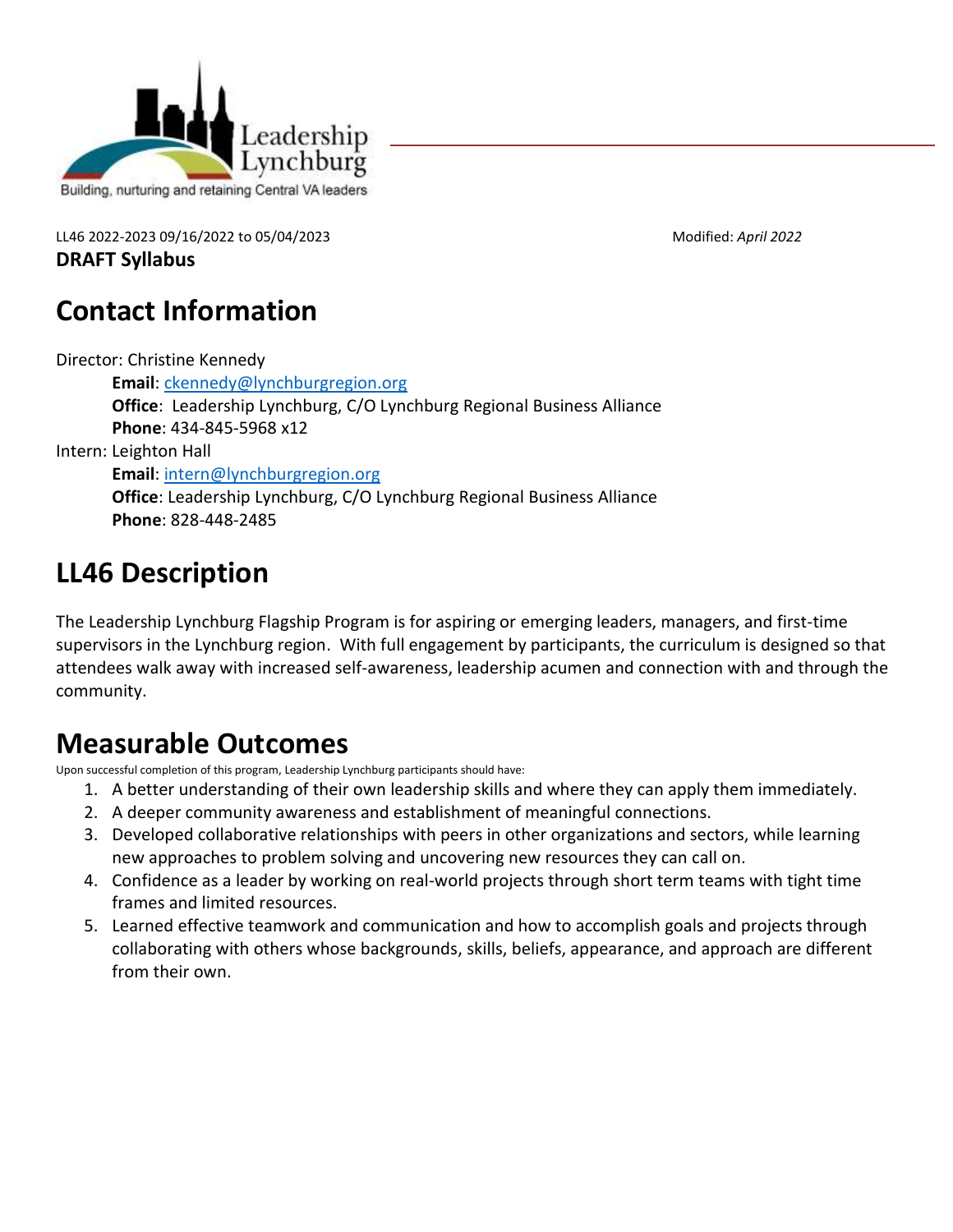### **Program Resources**

The Leadership Challenge 5<sup>th</sup> edition Author: Barry Posner & James Kouzes Publisher: Wiley ISBN: 0470651725 The 5 Dysfunctions of a Team Author: Patrick Lencioni Publisher: Wiley ISBN: 9780787960759

## **Program Content**

This section is an overview of the contents of this program. Additional details will be given at the opening retreat or by emailing Christine or Leighton.

#### Opening Retreat-**MANDATORY**

The opening retreat kicks off the 46<sup>th</sup> Leadership Lynchburg program. All those enrolled in the program are required to attend **both** days. The opening retreat will allow to get to know the rest of the LL46 class and get to know the program and groups you will be interacting with over the course of this program.

#### Adventure Course

The adventure course is a fun and impactful way to allow the students of the Flagship program to get to know each other. The adventure course will challenge personal fears and anxieties in a safe environment.

#### Mid-Course Retreat

The mid-course retreat provides a deep dive and practice in public speaking while further helping the class connect through the power of story.

#### Monthly Half-day Sessions

These monthly sessions are the foundation of this course. The class will meet at different off-site locations and hear from local leaders regarding leadership competencies and emerging regional issues and opportunities. LL46 participants will learn different leadership styles, the community and problems we deal with, and the great things this region has to offer. Students are permitted to miss no more than two sessions or the equivalent in time.

#### Team Project

The team project allows the participants to apply learning real time. Each group will identify, discuss and form a solution to a problem in the greater Lynchburg region. Participants will meet outside of the regular sessions and should be expected to put in around 30 extra hours between September-May into this project.

#### Graduation

Graduation brings together all participants, their supervisors/CEO's, community leaders and program staff to celebrate the accomplishments of the class.

### **Program policies**

In general, regular and punctual attendance is expected at all Leadership Lynchburg events. However, at times, students may miss class.

- 1. Students are not permitted to miss more than two sessions **or** the equivalent number of hours.
- 2. Students may not miss the opening retreat on **September 16-17 for any reason.**
- 3. The opening retreat is crucial to this program for foundational learning, the personality debrief and the forming of each team. Students must be an active participant in all sessions, but especially in the group project portion.
	- a. Team project participation will involve meeting and activities outside of regular program sessions and is likely to require 30 or more hours over the course of nine months.
- 4. Students are expected to interact with other participants and staff with a positive attitude towards the program and the successful completion thereof.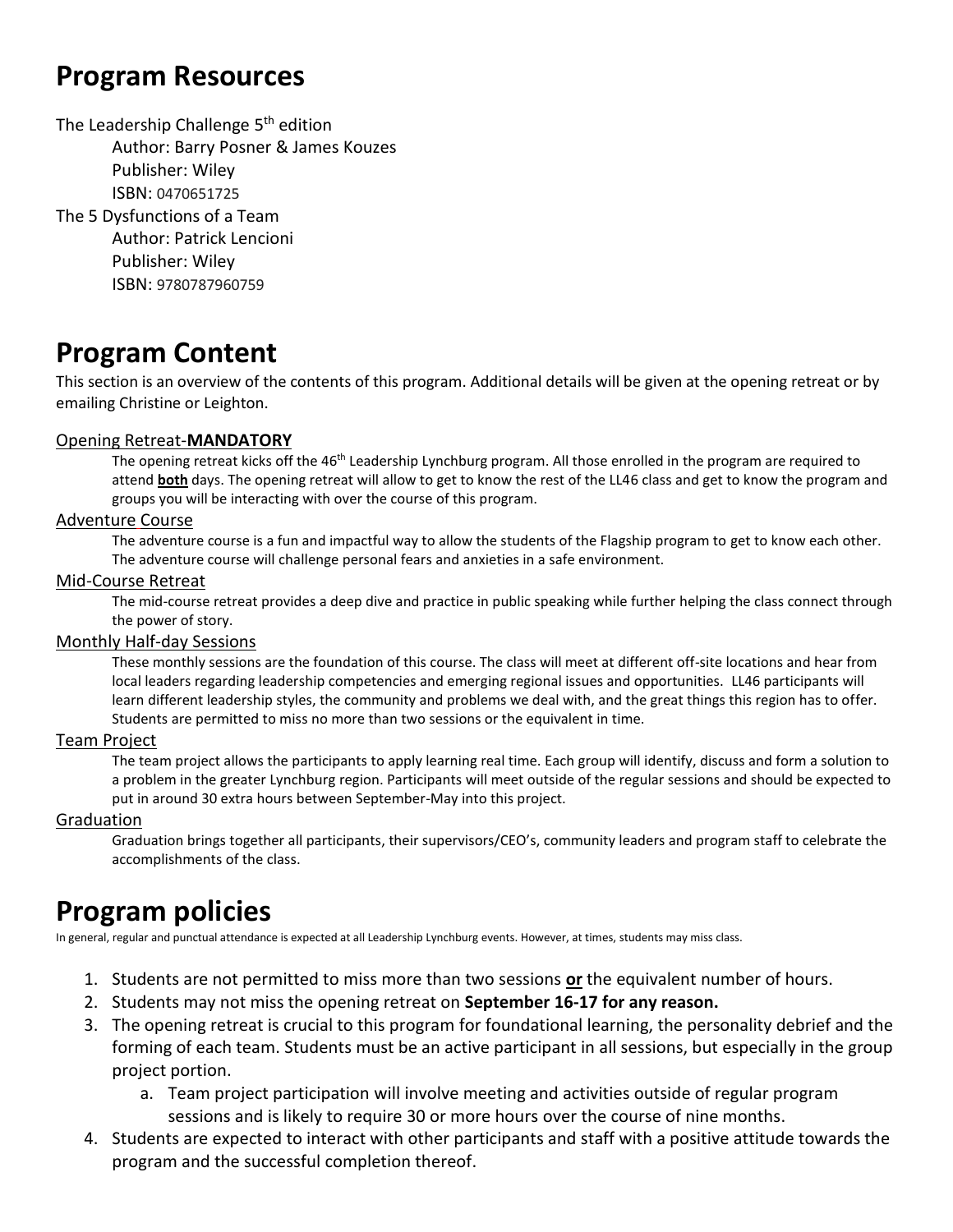# **Leadership Lynchburg 46 DRAFT Schedule with Themes (Subject to change based on COVID and Speaker Availability)**

| Day       | Date         | Time                  | Subject                             | Location                   |
|-----------|--------------|-----------------------|-------------------------------------|----------------------------|
| W         | August 31    | $5:30-7$              | <b>Opening Reception- Meet</b>      | <b>TBA</b>                 |
|           |              | p.m.                  | Your Classmates!                    |                            |
| F         | September 16 | $8^{30} - 5^{00}$     | Opening Retreat Day 1               | Florence Elston Inn, Sweet |
|           |              |                       | *Mandatory                          | <b>Briar College</b>       |
|           |              |                       | <b>Core Competencies:</b>           |                            |
|           |              |                       | Understanding self &                |                            |
|           |              |                       | understanding others,               |                            |
|           |              |                       | Connecting & building               |                            |
|           |              |                       | relationships, building trust       |                            |
|           |              |                       |                                     |                            |
| S         | September 17 | $8^{30} - 1^{00}$     | <b>Opening Retreat Day 2</b>        | Florence Elston Inn, Sweet |
|           |              |                       | *Mandatory                          | <b>Briar College</b>       |
|           |              |                       | <b>Core Competencies:</b>           |                            |
|           |              |                       | Effective teams, DEI                |                            |
| F         | September 30 | $8^{30} - 5^{00}$     | <b>Adventure Course</b>             | University of Lynchburg    |
|           | (Rain date,  |                       | <b>Core Competencies: Effective</b> |                            |
|           | October 3)   |                       | Communication, problem              |                            |
|           |              |                       | solving, teamwork, challenging      |                            |
|           |              |                       | the process                         |                            |
| TH        | October 20   | 1130-                 | Session 1                           | <b>TBA</b>                 |
|           |              | 500                   | *Subject History of LYH and         |                            |
|           |              |                       | <b>Economic Development</b>         |                            |
|           |              |                       | <b>Core Competencies:</b>           |                            |
|           |              |                       | Communicating with                  |                            |
|           |              |                       | impact/selling your ideas,          |                            |
|           |              |                       | Time management                     |                            |
| <b>TH</b> | November 17  | 1130-500              | Session 2                           | <b>TBA</b>                 |
|           |              |                       | *Healthcare                         |                            |
|           |              |                       | <b>Core Competencies: Effective</b> |                            |
|           |              |                       | Teamwork, Project & Crisis          |                            |
|           |              |                       | Management                          |                            |
| TH        | December 8   | $7^{30} - 1^{30}$     | Session 3                           | Lynchburg Regional         |
|           |              | Note time             | *Education/Workforce                | <b>Business Alliance</b>   |
|           |              | of this<br>session as | <b>Core Competencies: Effective</b> |                            |
|           |              | it's                  | Communication, Change               |                            |
|           |              | different             | Management, How to                  |                            |
|           |              | from the              | Encourage the Heart, Effective      |                            |
|           |              | others.               | Teamwork                            |                            |
| <b>TH</b> | January 19   | 1130-200              | Session 4-VIRTUAL                   | <b>TBA</b>                 |